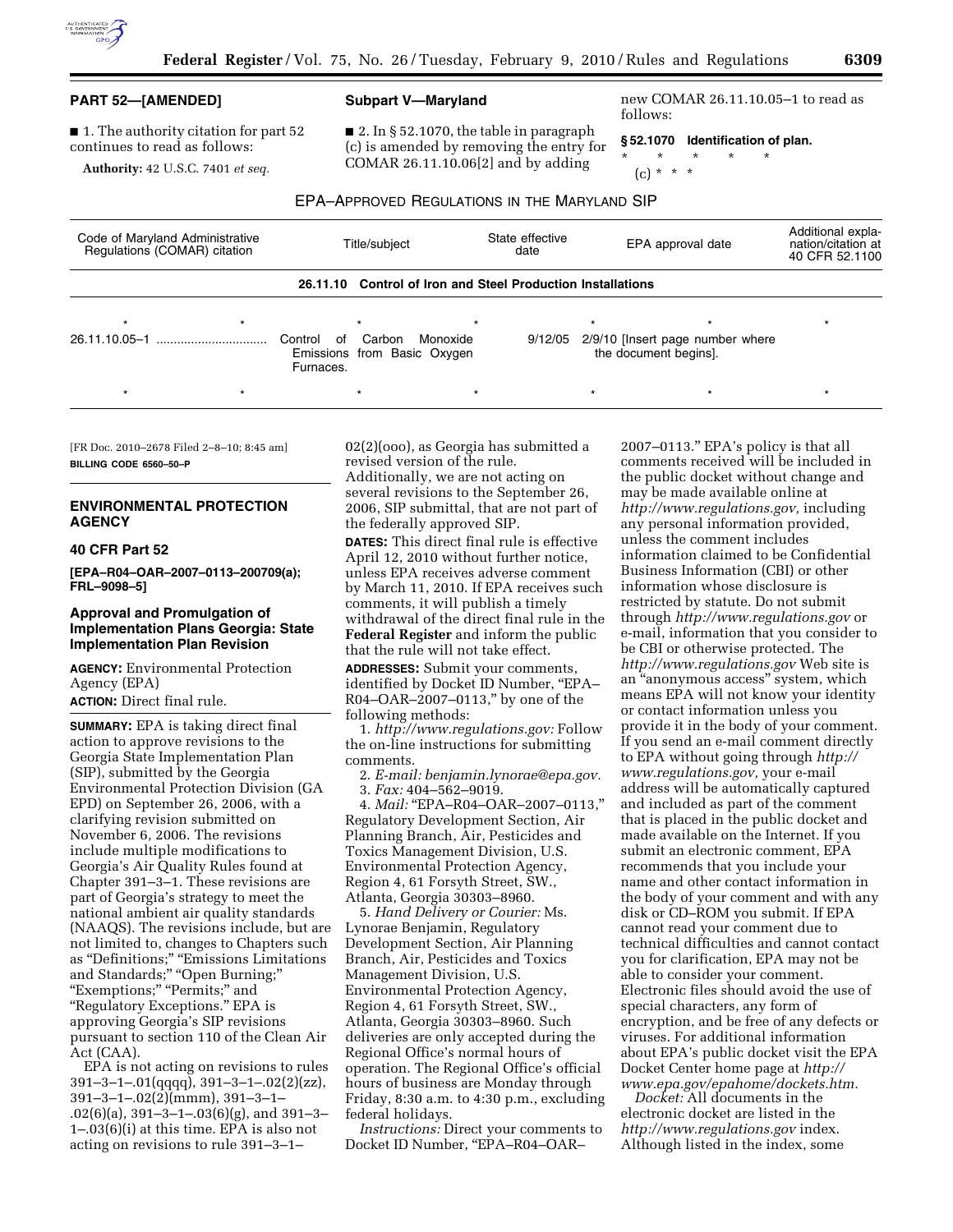information is not publicly available, i.e., CBI or other information whose disclosure is restricted by statute. Certain other material, such as copyrighted material, is not placed on the Internet and will be publicly available only in hard copy form. Publicly available docket materials are available either electronically in *http:// www.regulations.gov* or in hard copy at the Regulatory Development Section, Air Planning Branch, Air, Pesticides and Toxics Management Division, U.S. Environmental Protection Agency, Region 4, 61 Forsyth Street, SW., Atlanta, Georgia 30303–8960. EPA requests that if at all possible, you contact the person listed in the **FOR FURTHER INFORMATION CONTACT** section to schedule your inspection. The Regional Office's official hours of business are Monday through Friday, 8:30 a.m. to 4:30 p.m., excluding federal holidays.

**FOR FURTHER INFORMATION CONTACT:**  Stacy Harder, Regulatory Development Section, Air Planning Branch, Air, Pesticides and Toxics Management Division, U.S. Environmental Protection Agency, Region 4, 61 Forsyth Street, SW., Atlanta, Georgia 30303–8960. The telephone number is (404) 562–9042. Ms. Harder can also be reached via electronic mail at *harder.stacy@epa.gov.* 

### **Table of Contents**

### I. Background

## II. Summary of Action

- III. Final Action
- IV. Statutory and Executive Order Reviews **SUPPLEMENTARY INFORMATION:**

#### **I. Background**

On September 26, 2006, with a clarifying revision submitted on November 6, 2006, GA EPD submitted proposed SIP revisions to EPA for review and approval into the Georgia SIP. The revisions include the following changes made by the State of Georgia to its Air Quality Rules, found at Chapter 391–3–1. The changes that were made to update Georgia's regulations include, but are not limited to, "Definitions;" ''Emissions Limitations and Standards;'' ''Open Burning;'' ''Exemptions;'' ''Permits;'' and ''Regulatory Exceptions.'' The changes are discussed below.

EPA is not acting on revisions to rules 391–3–1–.01(qqqq), 391–3–1–.02(2)(zz), 391–3–1–.02(2)(mmm), 391–3–1– .02(6)(a), 391–3–1–.03(6)(g), and 391–3– 1–.03(6)(i) at this time. EPA is also not acting on revisions to rule 391–3–1– 02(2)(ooo), as Georgia has submitted a revised version of the rule. Additionally, we are not acting on revisions to rules 391–3–1–.02(ppp), 391–3–1–.02(8)(a), 391–3–1–.02(9), 391– 3–1–.03(9), 391–3–1–.03(10)(b)2, 391–3– 1–.03(10)(e)(6), and 391–3–1–  $.03(10)(g)2$ , as they are not part of the federally approved SIP.

# **II. Summary of Action**

*Rule 391–3–1–.01* ''*Definitions*''

1. 391–3–1–.01(llll) ''Volatile Organic Compound''

Georgia is amending its definition of volatile organic compounds (VOC) by inserting five additional compounds in the list of compounds excluded from the definition of VOC. GA EPD is taking an action that was similarly approved by the EPA on November 29, 2004 (69 FR 69298). The revision adds the five compounds to the list of those excluded from the definition of VOC, on the basis that they make a negligible contribution to ozone formation.

EPA's policy is that compounds of carbon with a negligible level of reactivity need not be regulated to reduce ozone (42 FR 35314, July 8, 1977). EPA determines whether a given carbon compound has ''negligible'' reactivity by comparing the compound's reactivity to the reactivity of ethane. EPA lists these compounds in its regulations at 40 CFR 51.100(s), and excludes them from the definition of VOC. The chemicals on this list are often called ''negligibly reactive.'' EPA may periodically revise the list of negligibly reactive compounds to add compounds to or delete them from the list.

The revision updates Georgia's definition of VOC, to be consistent with the Federal definition of VOC, by adding: 1,1,1,2,2,3,3-heptafluoro-3 methoxy-propane  $(n-C_3F_7OCH_3)$  (known as HFE–7000); 3-ethoxy-1,1,1,2,3,4,4,5,5,6,6,6-dodecafluro-2- (trifluoromethyl) hexane (known as HFE–7500); 1,1,1,2,3,3,3 heptafluoropropane (known as HFC– 227ea); methyl formate (HCOOOCH3); and t-butyl acetate to its list of compounds excluded from the definition of VOC. We are approving this rule to maintain consistency with the Federal definition of VOC, pursuant to Section 110 of the CAA. This rule change became State effective on July 20, 2005.

2. 391–3–1–.01(nnnn) ''Procedures for Testing and Monitoring Sources of Air Pollutants''

Georgia is amending the effective date to the definition of ''Procedures for Testing and Monitoring Sources of Air Pollutants'' to reflect the current version, dated January 1, 2006. The purpose of the document is to identify those procedures used for the purposes of testing and monitoring air pollutant

sources. This revision is approvable because it merely updates a definition in the "Definitions" section of Georgia's rule, and is consistent with Section 110 of the CAA. This revision became State effective on July 13, 2006.

### *Rule 391–3–1–.02* ''*Provisions*''

1. 391–3–1–.02(2) ''Emission Standards''

a. 391–3–1–.02(2)(d) ''Fuel-Burning Equipment''

Georgia is amending subparagraphs 1(ii) and 2(ii), relating to "Fuel Burning Equipment,'' to correct the existing rule. The revision clarifies the existing rule language regarding applicability for boiler sizes. The language previously read ''for equipment equal to or greater than 10 million BTU heat input per hour, or equal to or less than 2,000 million BTU heat input per hour \* \* \*" The intent of the rule is for the limit in subparagraph (2)(d)1(ii) to apply to equipment with both a heat input of greater than or equal to 10 Million British thermal units per hour (MMBtu/ hr) and less than or equal to 2,000 MMBtu/hr constructed on or before January 1, 1972. Similarly, subparagraph 2(d)2(ii) will be limited to apply to boiler sizes equal to or greater than 10 MMBtu/hr, and (rather than or) equal to or less than 250 MMBtu/hr, constructed after January 1, 1972. EPA is approving this revision to correct an inadvertent error by revising the language in this subparagraph, consistent with Section 110 of the CAA. The revision became State effective on July 20, 2005.

b. 391–3–1–.02(2)(tt) ''VOC Emissions From Major Sources''

Georgia is amending paragraph (2), titled ''Emission Limitations and Standards,'' subparagraph (tt), relating to ''VOC Emissions from Major Sources,'' by adding new subparagraphs (tt)6 and (tt)7, relating to Reasonable Available Control Technology (RACT) demonstrations.

The revised rule requires Georgia to issue a public notice to allow the public an opportunity for comment, for any RACT demonstration approved pursuant to this subsection of Georgia's regulation, relating to VOC emission from major sources. The revision will also require GA EPD to submit all approved RACT determinations to EPA as a SIP revision. EPA is approving this revision to be consistent with Section 110 of the CAA, as it allows the public an opportunity to comment on, and requires EPA approval of, any RACT demonstration or revision to a RACT demonstration. This revision became State effective January 9, 2005.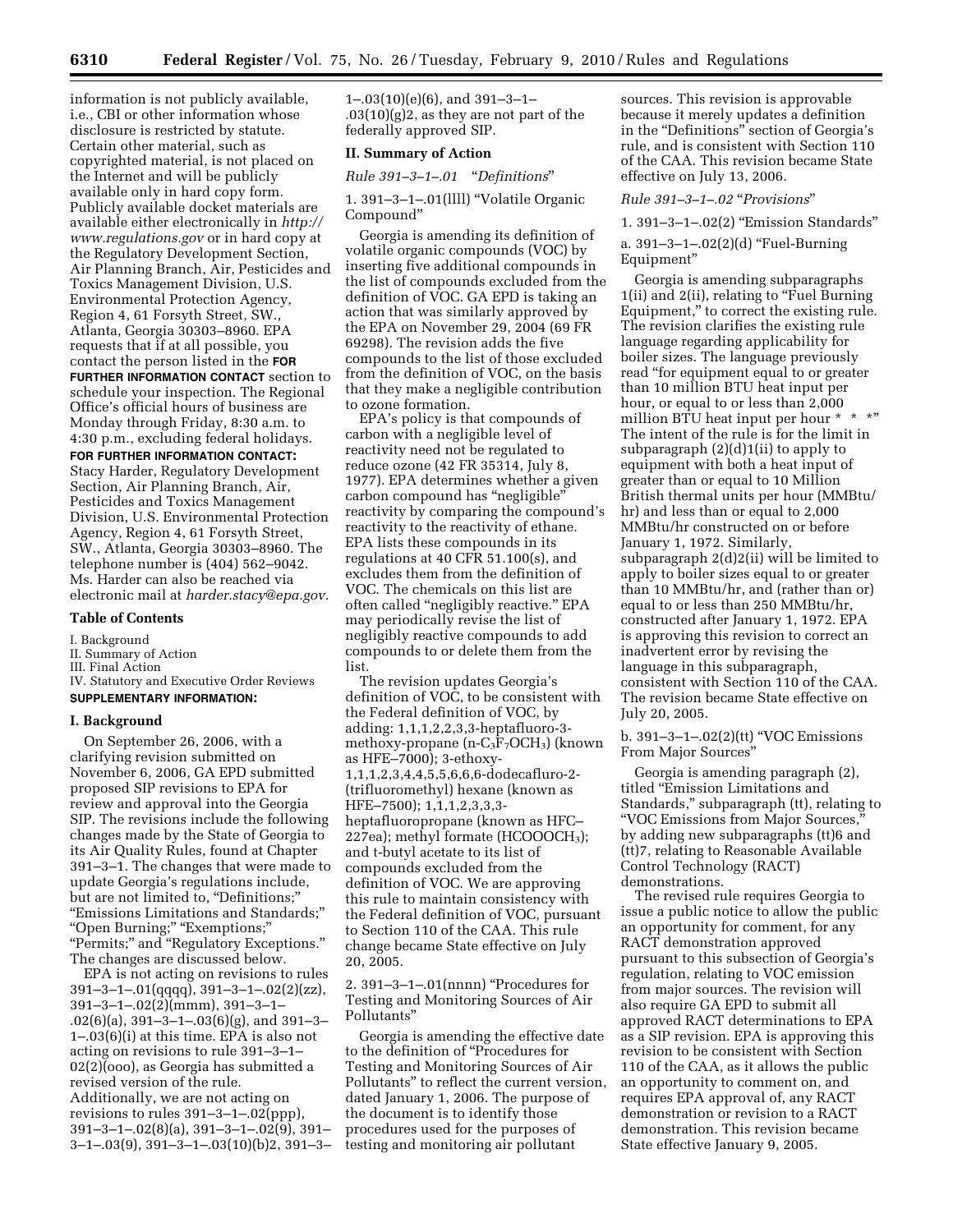c.  $391 - 3 - 1 - .02(2)(yy)$  "Emissions of Nitrogen Oxides From Major Sources''

Georgia is amending paragraph (2), titled ''Emission Limitations and Standards,'' subparagraph (yy), relating to ''Emissions of Nitrogen Oxides from Major Sources,'' by adding new subparagraphs (yy)7 and (yy)8.

The revised rule requires Georgia to issue public notice and provide an opportunity for public comment for RACT determinations approved pursuant to this subsection of Georgia's regulation, relating to nitrogen oxides  $(NO<sub>X</sub>)$  emissions from major sources. The revision also states that Georgia will submit any modifications or changes to the approved RACT demonstrations to EPA as a revision to the SIP. EPA is approving this revision to be consistent with Section 110 of the CAA, as it allows the public an opportunity to comment on, and requires EPA approval of, any RACT demonstration or revision to a RACT demonstration. This revision became State effective on January 9, 2005.

d. 391–3–1–.02(2)(rrr) "NO<sub>X</sub> Emissions from Small Fuel-Burning Equipment''

Georgia is adding a new rule (rrr), titled " $NO<sub>X</sub>$  Emissions from Small Fuel-Burning Equipment'' to Chapter 391–3– 1–.02(2) ''Emission Limitations and Standards.'' This new rule establishes new RACT requirements for sources emitting  $NO<sub>x</sub>$  emissions in excess of one ton per year (tpy), or 25 tpy in the Atlanta 1-hour ozone nonattainment area (or ''Atlanta Area''). This was a result of the January 1, 2004, reclassification (68 FR 55469, September 26, 2003) of the Atlanta 1-hour ozone nonattainment area from "serious" to "severe." Subparagraph 1 explains the requirements for performing an annual tune-up and documentation of the maintenance records. It also requires that only natural gas be used during the months of May through September. An affected unit is exempt from the requirements of subparagraph 1, provided the owner or operator submits the documentation specified in the facility's permit confirming the unit will not be operated during the months of May through September. The Atlanta Area is currently nonattainment for the 1997 8-hour ozone standard, therefore, these requirements continue to apply to the Atlanta Area in accordance with anti backsliding provisions set forth in the CAA. EPA is approving these revisions consistent with Section 110 of the CAA. These revisions became State effective on January 9, 2005, and March 27, 2006.

2. 391–3–1–.02(4) ''Ambient Air Standards''

Georgia is amending subparagraph (4)(b)4, relating to sulfur dioxide, to correct an error in the standard condition for temperature. The revision changes the standard condition in subparagraph 4 to read as 25 degrees Celsius, rather than 26 degrees. This revision became State effective on July 20, 2005. Georgia is also amending paragraph (4), subparagraphs (4)(c) and (e), relating to particulate matter and ozone, respectively. The revisions remove the outdated air quality standards, and update the rules to reflect the 1997 NAAQS for these pollutants. (July 18, 1997, 62 FR 38652). The 1997 standard was set at 50 micrograms per cubic meter (μg/m3) for  $PM_{10}$ . The 1997 standards for 24-hour  $PM_{2.5}$  and annual  $PM_{2.5}$  were set at 65  $\mu$ g/m<sup>3</sup> and 15  $\mu$ g/m<sup>3</sup>, respectively. This revision is being approved to maintain consistency with the current NAAQS under Section 110 of the CAA at the time the submission was provided to EPA. This revision became State effective on January 9, 2005.

### 3. Rule 391–3–1–.02(5) ''Open Burning''

Georgia is amending paragraph (5) relating to "Open Burning." The revision deletes the definition of ''slash burning,'' and revises the definition of ''prescribed burning'' to be consistent with the Georgia Prescribed Burning Act. What was previously considered ''slash burning'' is now included in the definition for "prescribed burning." Georgia is also revising subparagraph (b)2 to add the counties of Bibb, Catoosa, Columbia, Crawford, Houston, Peach, Richmond, Twiggs, and Walker to those that have open burning restrictions. Additionally, Georgia is adding language to subparagraph (5)(e), to require Federal facilities not mandated to obtain burn permits from the Georgia Forestry Commission, to institute measures to ensure prescribed burning is not conducted during the months of May through September. EPA is approving these revisions to clarify language, as well as to be consistent with the counties that are part of the current 1997 8-hour ozone nonattainment area, pursuant to Section 110 of the CAA. This revision became State effective on July 13, 2006.

*Rule 391–3–1–.03* ''*Permits*''

1. 391–3–1–.03(6) ''Exemptions''

a. 391–3–1–.03(6)(b) ''Combustion Equipment''

Georgia is revising subparagraph (6)(b)8 to correct a typographical error in the combustion equipment

exemption for air curtain incinerators used for land clearing at a construction site, which became State effective on April 19, 2006. Georgia is also revising subparagraph (6)(b)11, to clarify language relating to emergency generators used for peaking power. EPA is approving this revision, to clarify language, under Section 110 of the CAA. This rule became State effective on July 13, 2006.

The State is also changing the permit exemption requirements in subparagraph (6)(b)11 for stationary engines used for emergency generation, located within 45 north Georgia counties, such that only engines with a rated capacity of less than 100 kilowatts shall be exempt, rather than the previous exemption at 300 kilowatts and below. This rule became State effective on March 27, 2006.

Additionally, Georgia is revising paragraph  $(6)$ , subparagraph  $(b)11(v)(I)$ . The revision modifies the definition of ''emergency generator'' which states the generator may provide back-up power when power from the local utility is interrupted, and which operates for less than 500 hours-per-year, by adding the counties of Banks, Barrow, Bartow, Butts, Carroll, Chattanooga, Cherokee, Clarke, Clayton, Cobb, Coweta, Dawson, Dekalb, Douglas, Fayette, Floyd, Forsyth, Fulton, Gordon, Gwinnett, Hall, Haralson, Heard, Henry, Jackson, Jasper, Jones, Lamar, Lumpkin, Madison, Meriwether, Monroe, Morgan, Newton, Oconee, Paulding, Pickens, Pike, Polk, Putnam, Rockdale, Spalding, Troup, Upson, and Walton, where such generators may only operate less than 200 hours-per-year. The additional counties are part of the current 1997 8-hour ozone nonattainment area. Therefore, this revision is being approved, consistent with maintenance of the NAAQS, under Section 110 of the CAA. This rule became State effective on March 27, 2006.

Finally, Georgia is adding new subparagraphs  $(6)(b)14$  and  $(6)(b)15$ . These paragraphs exempt temporary stationary sources that install boilers and electric generators to replace the source's primary boiler or generator during periods of maintenance or repair, from obtaining a permit for the temporary equipment. Actual and potential emissions of the temporary sources must not exceed that of the main source, and temporary fuelburning equipment may not remain at a location for longer than 180 consecutive days. EPA is approving the revised permit exemptions as actual and potential emissions of the temporary source may not exceed that of the main source, consistent with Section 110(l) of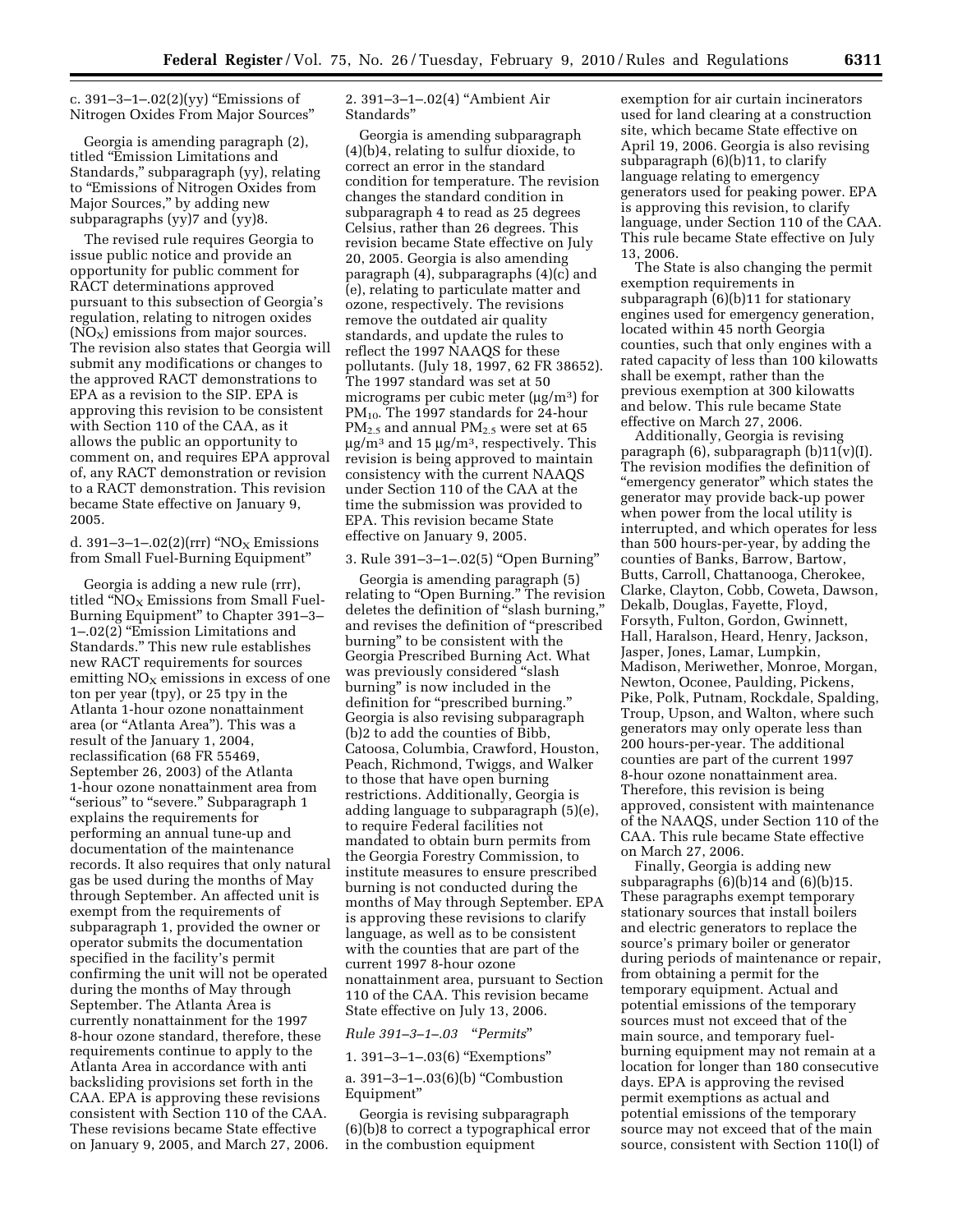the CAA. This revision became State effective on April 19, 2006.

b. 391–3–1–.03(6)(j) ''Construction Permit Exemption for Pollution Control Projects''

Georgia is adding a new subparagraph (i) relating to "Exemptions." The revision adds an exemption for pollution control projects from the requirement to obtain a construction permit, under GA EPD's minor new source permitting regulations. This rule applies to minor sources only, and limits any emissions increases from the pollution control project to below the major source threshold for all pollutants. A project subject to major new source review permitting does not qualify for this exemption. EPA is approving the revised permit exemption, as emissions may not exceed the limits set for major sources, and is consistent with Section 110 of the CAA. This revision became State effective on July 13, 2006.

2. 391–3–1–.03(11) ''Permit by Rule''

a. 391–3–1–.03(11)(b)3(i) ''Permit by Rule Standards''

Georgia is revising subparagraph (b)3(i) to clarify the language for the specific equipment covered by the permit-by-rule for on-site power generation. Specifically, the language ''fuel-burning equipment'' is being replaced by "internal combustion engines,'' to best describe the equipment. This rule revision is being approved to more clearly define the equipment named in this subparagraph, and is consistent with Section 110 of the CAA. The rule became State effective on July 20, 2005.

b. 391–3–1–.03(11)(b)5(i) ''Permit by Rule Standards''

Georgia is amending subparagraph (b)5(i) to clarify the specific equipment covered by permit-by-rule for hot mix asphalt plants. Specifically, the language ''with external combustion fuel-burning equipment rated as less than or equal to 100 million BtU per hour'' is replaced by ''hot mix asphalt facilities,'' to best describe the facilities. This rule revision is being approved to more clearly define the equipment named in this subparagraph, and is consistent with Section 110 of the CAA. The revision became State effective on July 20, 2005.

# *Rule 391–3–1–.05* ''*Regulatory Exceptions*''

Georgia is repealing Rule 391–3–1–.05 "Regulatory Exceptions" on the basis that it is unnecessary and nonmandatory. The basis of the rule was to

allow the Director of GA EPD to grant exceptions to particular requirements of any rule or regulation. In order for a regulatory exception to be granted, it must first be submitted to EPA, and approved as a SIP revision. Therefore, this rule is repealed in its entirety. The repeal of this revision is being approved, as any regulatory exception must first be submitted to EPA for approval, pursuant to Section 110 of the CAA. This revision became State effective on July 13, 2006.

### **III. Final Action**

EPA is taking direct final action to approve the aforementioned revisions, specifically, Air Quality Rules Chapter 391–3–1, into the Georgia SIP. The revision was submitted by GA EPD on September 26, 2006, with a clarifying revision submitted on November 6, 2006. These revisions meet CAA requirements and are consistent with EPA policy and regulations.

EPA is publishing this rule without prior proposal because the Agency views these as noncontroversial submittals and anticipates no adverse comments. However, in the proposed rules section of this **Federal Register**  publication, EPA is publishing a separate document that will serve as the proposal to approve the SIP revisions should adverse comments be filed. This rule will be effective April 12, 2010 without further notice unless the Agency receives adverse comments by March 11, 2010.

If EPA receives such comments, then EPA will publish a document withdrawing the final rule and informing the public that the rule will not take effect. All public comments received will then be addressed in a subsequent final rule based on the proposed rule. EPA will not institute a second comment period. Parties interested in commenting should do so at this time. If no such comments are received, the public is advised that this rule will be effective on April 12, 2010 and no further action will be taken on the proposed rule. Please note that if we receive adverse comment on an amendment, paragraph, or section of this rule and if that provision may be severed from the remainder of the rule, we may adopt as final those provisions of the rule that are not the subject of an adverse comment.

### **IV. Statutory and Executive Order Reviews**

Under the CAA, the Administrator is required to approve a SIP submission that complies with the provisions of the Act and applicable Federal regulations. 42 U.S.C. 7410(k); 40 CFR 52.02(a).

Thus, in reviewing SIP submissions, EPA's role is to approve state choices, provided that they meet the criteria of the CAA. Accordingly, this action merely approves state law as meeting Federal requirements and does not impose additional requirements beyond those imposed by state law. For that reason, this action:

• Is not a "significant regulatory action'' subject to review by the Office of Management and Budget under Executive Order 12866 (58 FR 51735, October 4, 1993);

• Does not impose an information collection burden under the provisions of the Paperwork Reduction Act (44 U.S.C. 3501 *et seq.*);

• Is certified as not having a significant economic impact on a substantial number of small entities under the Regulatory Flexibility Act (5 U.S.C. 601 *et seq.*);

• Does not contain any unfunded mandate or significantly or uniquely affect small governments, as described in the Unfunded Mandates Reform Act of 1995 (Pub. L. 104–4);

• Does not have Federalism implications as specified in Executive Order 13132 (64 FR 43255, August 10, 1999);

• Is not an economically significant regulatory action based on health or safety risks subject to Executive Order 13045 (62 FR 19885, April 23, 1997);

• Is not a significant regulatory action subject to Executive Order 13211 (66 FR 28355, May 22, 2001);

• Is not subject to requirements of Section 12(d) of the National Technology Transfer and Advancement Act of 1995 (15 U.S.C. 272 note) because application of those requirements would be inconsistent with the CAA; and

• Does not provide EPA with the discretionary authority to address, as appropriate, disproportionate human health or environmental effects, using practicable and legally permissible methods, under Executive Order 12898 (59 FR 7629, February 16, 1994).

In addition, this rule does not have tribal implications as specified by Executive Order 13175 (65 FR 67249, November 9, 2000), because the SIP is not approved to apply in Indian country located in the state, and EPA notes that it will not impose substantial direct costs on tribal governments or preempt tribal law.

The Congressional Review Act, 5 U.S.C. 801 *et seq.,* as added by the Small Business Regulatory Enforcement Fairness Act of 1996, generally provides that before a rule may take effect, the agency promulgating the rule must submit a rule report, which includes a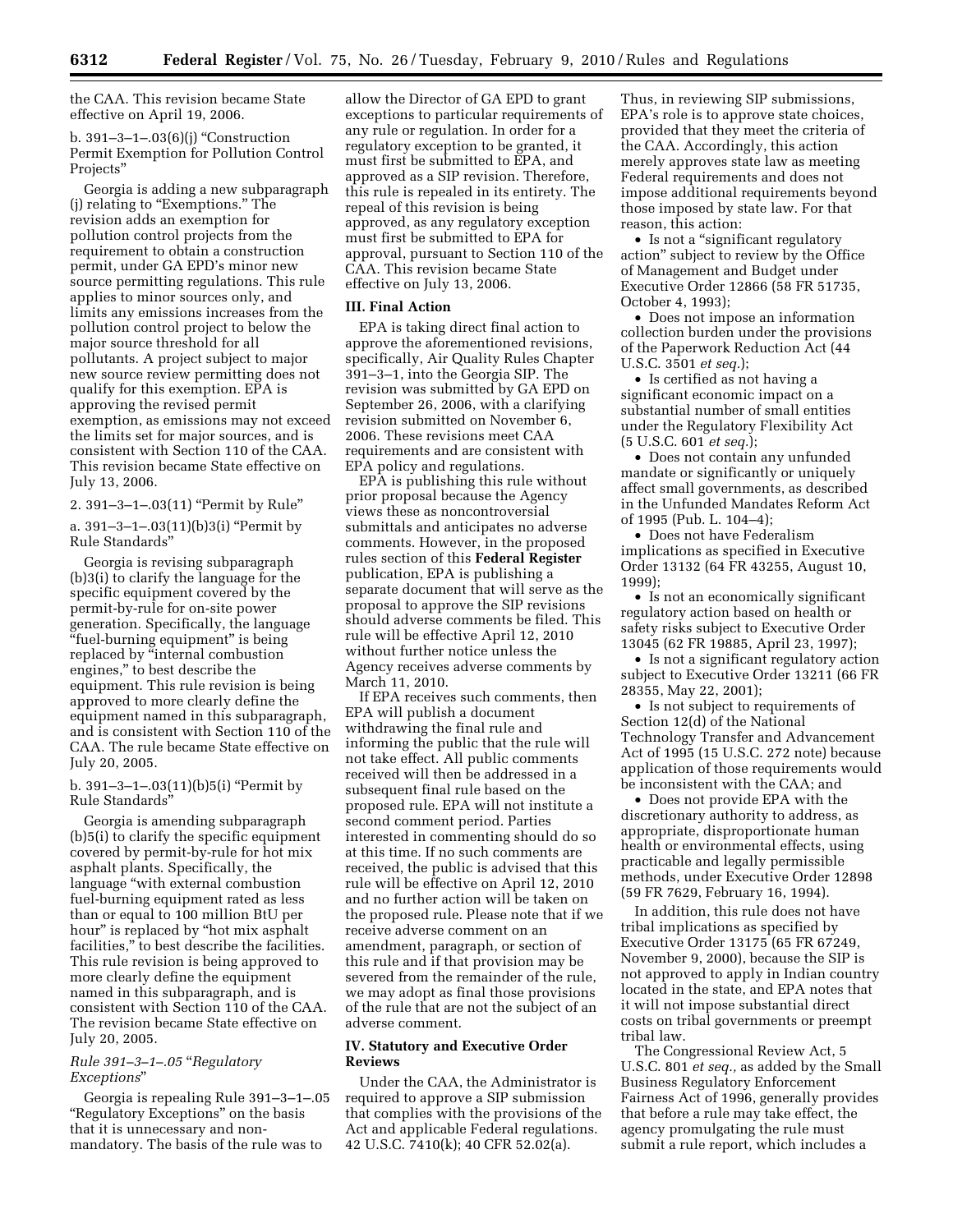copy of the rule, to each House of the Congress and to the Comptroller General of the United States. EPA will submit a report containing this action and other required information to the U.S. Senate, the U.S. House of Representatives, and the Comptroller General of the United States prior to publication of the rule in the **Federal Register.** A major rule cannot take effect until 60 days after it is published in the **Federal Register.**  This action is not a "major rule" as defined by 5 U.S.C. 804(2).

Under section 307(b)(1) of the Clean Air Act, petitions for judicial review of this action must be filed in the United States Court of Appeals for the appropriate circuit by April 12, 2010. Filing a petition for reconsideration by the Administrator of this final rule does not affect the finality of this action for the purposes of judicial review nor does it extend the time within which a petition for judicial review may be filed, and shall not postpone the effectiveness

of such rule or action. Parties with objections to this direct final rule are encouraged to file a comment in response to the parallel notice of proposed rulemaking for this action published in the proposed rules section of today's **Federal Register**, rather than file an immediate petition for judicial review of this direct final rule, so that EPA can withdraw this direct final rule and address the comment in the proposed rulemaking. This action may not be challenged later in proceedings to enforce its requirements. (See section 307(b)(2)).

# **List of Subjects in 40 CFR Part 52**

Environmental protection, Air pollution control, Carbon monoxide, Incorporation by Reference, Intergovernmental relations, Nitrogen dioxide, Ozone, Particulate matter, Reporting and recordkeeping requirements, Sulfur oxides, Volatile organic compounds.

## EPA APPROVED GEORGIA REGULATIONS

Dated: December 11, 2009. **Beverly H. Banister,** 

*Acting Regional Administrator, Region 4.* 

■ 40 CFR part 52 is amended as follows:

#### **PART 52—[AMENDED]**

■ 1. The authority citation for part 52 continues to read as follows:

**Authority:** 42 U.S.C. 7401 *et seq.* 

#### **Subpart L—Georgia**

■ 2. Section § 52.570(c) is amended by ■ a. Revising the entries for "391–3–1– .01, and "391-3-1-.02(2)(d)," "391-3-1-.02(2)(tt)," "391-3-1-.02(2)(yy)," "391- $3-1-.02(2)(\text{rrr})$ ," "391–3–1–.02(4)," "391-3-1-.02(5)," and "391-3-1-.03;" ■ b. Removing the entry for "391–3–1– .05,'' to read as follows:

#### **§ 52.570 Identification of plan.**

\* \* \* \* \*  $(c) * * * *$ 

| State citation | Title/subject                                                             | State effective<br>date | EPA approval date                                                                  | Explanation |
|----------------|---------------------------------------------------------------------------|-------------------------|------------------------------------------------------------------------------------|-------------|
|                |                                                                           | 7/13/06                 | 2/9/09 [Insert citation of publication]                                            |             |
|                |                                                                           |                         |                                                                                    |             |
|                | 391-3-1-.02(2)(d)  Fuel-burning Equipment                                 |                         | 7/20/05 2/9/09 [Insert citation of publication]                                    |             |
|                |                                                                           |                         |                                                                                    |             |
|                | 391-3-1-.02(2)(tt)  VOC Emissions from Major Sources                      |                         | 1/9/05 2/9/09 [Insert citation of publication]                                     |             |
|                |                                                                           |                         |                                                                                    |             |
|                | 391-3-1-.02(2)(yy)  Emissions of Nitrogen Oxides from Major<br>Sources.   |                         | 1/9/05 2/9/09 [Insert citation of publication]                                     |             |
|                |                                                                           |                         |                                                                                    |             |
|                | 391-3-1-.02(2)(rrr) $NOx$ Emissions from Small Fuel-Burning<br>Equipment. |                         | 3/27/06 2/9/09 [Insert citation of publication]                                    |             |
|                |                                                                           |                         |                                                                                    |             |
|                | 391-3-1-.02(4)  Ambient Air Standards                                     | 1/9/05<br>7/13/06       | 2/9/09 [Insert citation of publication]<br>2/9/09 [Insert citation of publication] |             |
|                |                                                                           |                         |                                                                                    |             |
|                |                                                                           |                         | 7/13/06 2/9/09 [Insert citation of publication]                                    |             |
|                |                                                                           |                         |                                                                                    |             |
|                |                                                                           |                         | 7/13/06 2/9/09 [Insert citation of publication]                                    |             |
|                |                                                                           |                         |                                                                                    |             |